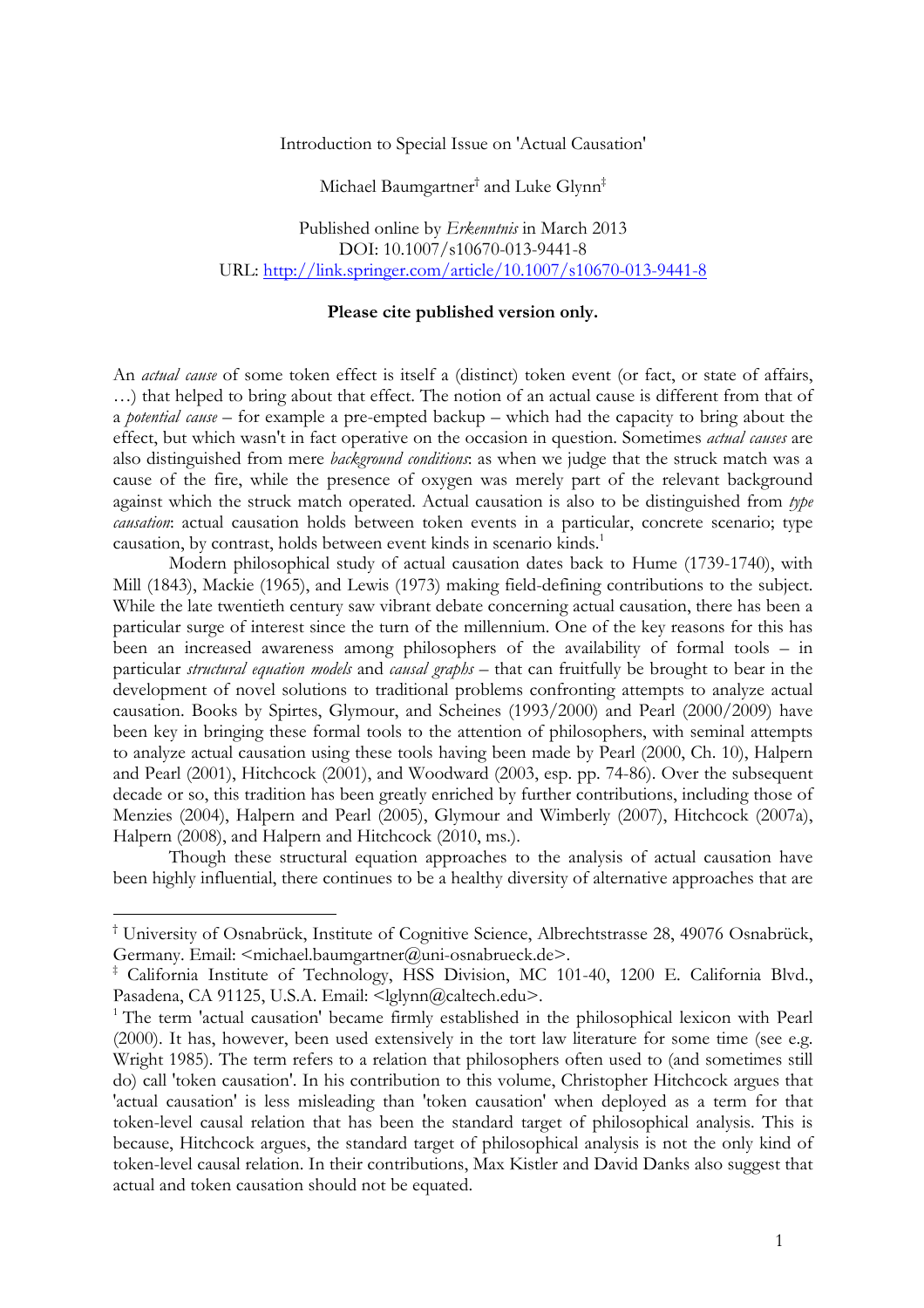pursued. Structural equations are standardly understood as representing relations of nonbacktracking counterfactual dependence between events (or rather, variables representing those events).<sup>2</sup> Such approaches can thus be seen as one branch of the tradition, initiated by Lewis (1973), of attempts to analyze actual causation in counterfactual terms. But, on the one hand, not all of those who have implemented the structural equation framework to analyze causation have done so against the background of a counterfactual understanding of causation, $3$  and, on the other, not all of those who have recently pursued counterfactual accounts of actual causation have done so within the structural equation framework (see, e.g., Yablo 2004, and Ramachandran 2004).<sup>4</sup> There is a healthy diversity of rivals to the counterfactual approach. These include *process* (or *transference*) accounts (such as that developed by Dowe 2000, 2004), *mechanisms* approaches (which include the seminal contribution of Machamer, Darden, and Craver 2000), probabilistic approaches (including Kvart 2004 and Glynn 2011), regularity approaches (including Graßhoff and May 2001, Baldwin and Neufeld 2004, Strevens 2007, and Baumgartner 2008; cp. also Halpern 2008, Section 5), and realist approaches (including Mumford and Anjum 2011, or Chakravartty 2005).

Structural equations are a particular representational device: as noted, they are normally construed as representing relations of non-backtracking counterfactual dependence, relations to which actual causation is reducible according to the counterfactual analyst. Since they are readily able to represent rather subtle patterns of counterfactual dependence (including *de facto* or explicitly non-foretracking counterfactual dependence<sup>5</sup>), they are much vaunted for their heuristic value in facilitating the development of new and sophisticated counterfactual analyses of causation. Nevertheless, there is a lively discussion concerning the question of which is the most felicitous and fecund device for representing causal structures. Lewis (1986) first proposed 'neuron' diagrams as a device for representing the relations of counterfactual dependence in terms of which he sought to analyze causation. Hall (2007) discusses the merits, and some of the limitations, of their use, while Hitchcock (2007b, 2009) has argued for the superiority of structural equations and causal graphs. Alternative devices for representing causal relationships have been proposed by philosophers working in other traditions: for instance, Mumford and Anjum (2011) criticize neuron diagram representations as being ideologically biased: specifically, they argue that neuron diagrams are conducive to a Humean ontology, which they reject in favor of realism about causal powers. They argue that causal powers are better represented as *vectors*.

Another interesting aspect of the recent literature on actual causation concerns the question of whether the traditional philosopher's project of attempting to understand actual causation by providing putative necessary and sufficient conditions, which are then compared to intuitions concerning a battery of test cases, is a fruitful pursuit. Glymour *et al*. (2010) argue that such an enterprise is bound to fail. In particular, they argue that standard test cases are inevitably very simple, and constitute only a tiny proportion of a huge number of possible causal structures that cannot be surveyed by intuitions. What is worse, many interestingly novel causal features only appear in structures of considerably higher complexity than the standard test cases. (Neuron

 $2$  On the notion of non-backtracking counterfactual dependence – which is the variety of counterfactual dependence in terms of which philosophers have attempted to analyze actual causation – see Lewis (1979).

<sup>&</sup>lt;sup>3</sup> Indeed it is possible to construe structural equations as representing things other than counterfactual dependence relations: for example, Pearl (2000) speaks of them as representing *mechanisms*; while Baldwin and Neufeld (2004) speak of them as representing *law-like regularities*. They are thus found to be useful tools even by some who expound non-counterfactual accounts of actual causation (e.g. Hiddleston 2005, or Handfield *et al.* 2008).

 $4$  Hall (2007) provides a counterfactual account of causation that he thinks can, but need not be, presented within the structural equation framework.

 $\frac{5}{5}$  These terms are due respectively to Yablo (2004) and Hitchcock (2001).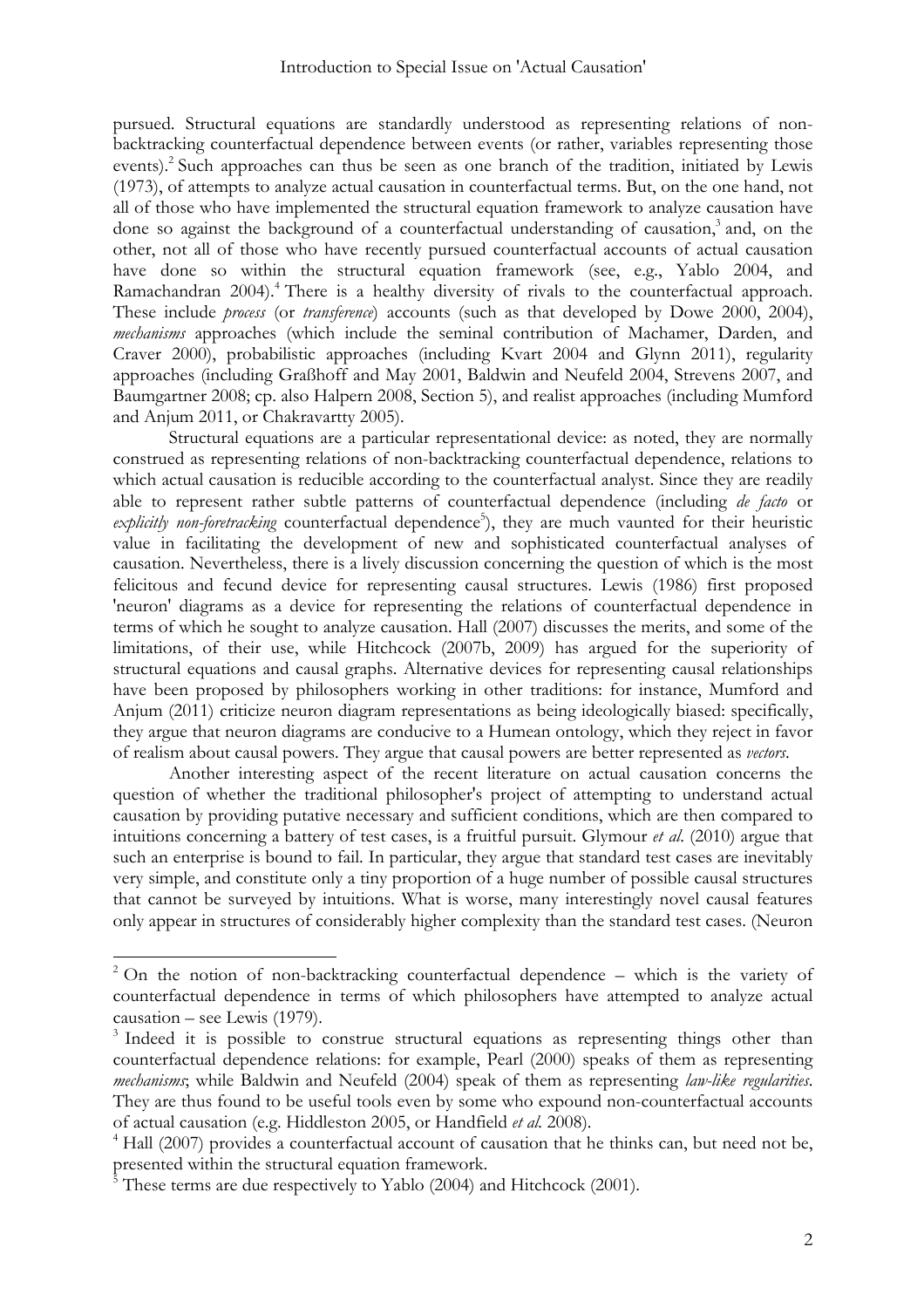diagram and, especially, structural equation representations are apt to suggest such novel features.) In place of the standard philosophical method – traceable to Plato – of conceptual (or metaphysical) *analysis*, they advocate a more mathematical, Euclidean, axiomatic method, consisting in the provision of principles that serve as reliable indicators for discovering actual causal relations. These principles or axioms are justified to the extent that they are fruitful in allowing for causal generalization, inference, control, etc. The idea is that such a set of axioms will reproduce the basic tenets of our causal reasoning, at the same time showing why it is useful for us to have a concept of actual cause that accords with these principles. Along the way, it is hoped that the content of our concept of actual causation will be illuminated. But the criterion of success in this project is not the provision of a reductive definition of actual cause that captures ordinary intuitions about all cases. The prescription of minor conceptual revisions, and explication rather than reduction, are not considered deadly sins on such an approach.<sup>6</sup>

As shall be explained below, each of these various strands of the current debate concerning actual causation is discussed in articles that this special issue comprises. The special issue is the result of a workshop on actual causation organized at the University of Konstanz in September 2010. The workshop was organized in the context of the 'Causality and Probability' project, which ran from 2009-2012. This was a collaborative project involving philosophers at Konstanz and at the *Institut d'Histoire et de Philosophie des Sciences et des Techniques* (IHPST) in Paris. The IHPST side of the project was directed by Jacques Dubucs and funded by *L'Agence Nationale de la Recherche* (ANR). The Konstanz side was directed by Wolfgang Spohn and funded by the *Deutsche Forschungsgemeinschaft* (DFG) under the grant SP279/15-1, which also funded the workshop. The editors of this special issue were both employed as post-doctoral researchers at Konstanz, within the context of the project, at the time of the workshop.

The workshop brought together a number of world-leading researchers who have made significant contributions to recent work on actual causation. The articles collected in this issue grew out of talks given at that workshop, and advance the debate on actual causation in a number of directions. What follows is a summary of the articles, with some connections drawn between them.

In the article entitled 'Metaphysically Reductive Causation', Ned Hall and L. A. Paul argue that the project of seeking a metaphysical reduction of actual causation is of significant philosophical value and interest. They defend the value and interest of such a project *vis-à-vis* some other projects that might be pursued in the philosophy of actual causation, such as nonreductive *explication* of the actual causal relation, Fregean-style *conceptual analysis*, or an analysis of the *function* that the concept of cause serves in the human cognitive economy. (The latter sort of project is pursued by David Danks in his contribution to this special issue.) Hall and Paul provide a set of rules, or methodological maxims, that they argue ought to guide the development of a metaphysically reductive account of causation. This allows them to provide a principled and systematic evaluation of the most significant accounts currently on the market – namely, regularity accounts, counterfactual accounts (including their structural equation variants), probabilistic accounts, and transference accounts – in terms of the extent to which they satisfy these principles. One of their maxims is that one ought not to smuggle causal facts into the analysans of one's analysis. In discussing counterfactual accounts, and their structural equation variants, Hall and Paul emphasize that this means, among other things, that the semantics for the relevant counterfactuals must not appeal to causal facts. Whether structural equation accounts can get away with a non-causal semantics for counterfactuals is an issue that is further explored in Luke Glynn's contribution to this special issue. In giving examples, Hall and Paul make extensive use of neuron diagrams, and explain the basic conventions governing such representations, as well as some of the potential pitfalls of using neuron diagrams to represent

 $6$  On the virtues of such an approach, see also Spirtes *et al.* (2000, pp. 3-4) and Woodward (2003, Ch. 1).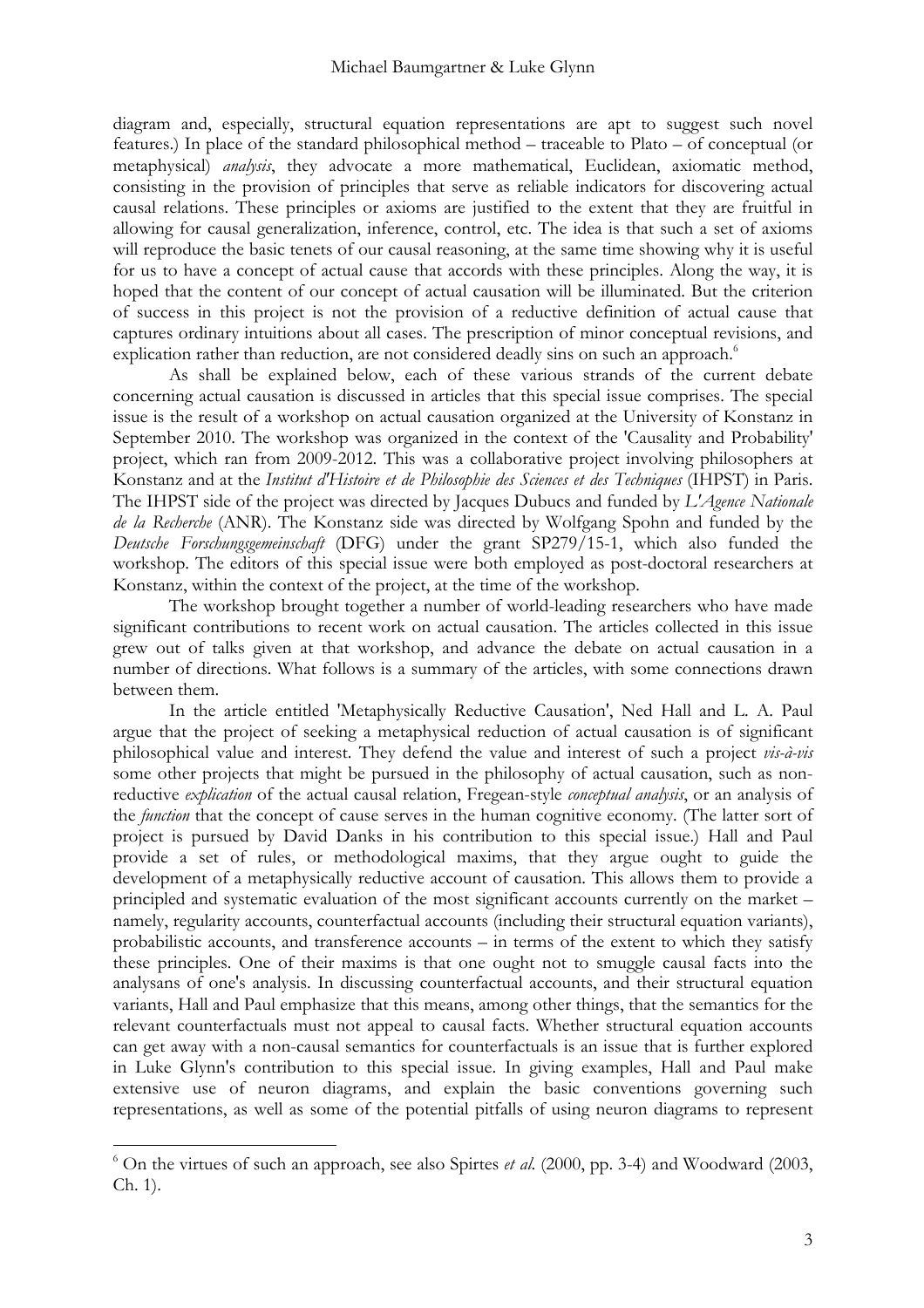causal structures.

In his contribution entitled 'Of Miracles and Interventions', Luke Glynn provides a detailed outline of the use of structural equations in representing counterfactual dependence relations, and also of the various accounts of actual causation that have been developed within the structural equation framework. Glynn examines an important foundational question concerning the appropriate semantics for the counterfactuals encoded by structural equations. A highly influential approach, due to Lewis (1979), has it that the counterfactuals relevant to causation are to be evaluated with respect to possible worlds in which their antecedents are realized by small *miracles*. This approach has been critiqued by Woodward (2003), whose rival, *interventionist*, semantics has gained a good deal of currency, especially among advocates of structural equation accounts of actual causation. Glynn defends Lewis's semantics against Woodward's criticisms, arguing that structural equation analyses of actual causation perform at least as well – in terms of extensional adequacy – when founded upon (a generalized version of) Lewis's semantics as when founded upon Woodward's. Moreover, Glynn argues that adopting the Lewisian semantics avoids certain circularities associated with Woodward's approach, and thus holds out the promise of reduction.

In the paper entitled 'The Interventionist Account of Causation and Non-Causal Association Laws', Max Kistler also critiques Woodward's interventionist version of a structural equation analysis. This time the focus of the critique is on the extensional adequacy (rather than the non-reductivity) of Woodward's approach. Specifically, it is argued that Woodward's account does not have the resources for distinguishing between genuine causal relations and non-causal nomological associations. As an example of a non-causal association law, Kistler considers the 'magnetic stirrer law', which relates the *angular momentum* (*L*) of a magnetic stirrer to its *magnetic moment* ( $\mu$ ). The variables  $L$  and  $\mu$  are *generic*, in the sense that many different systems at many different times may each possess values for these variables. But Kistler observes that we can construct specific variables  $L(s, t)$  and  $\mu(s, t)$  that represent the values of  $L$  and  $\mu$  for a particular (token) magnetic stirrer, *s*, at a particular time, *t*. Kistler argues that an experimental manipulation of the value of the particular stirrer's angular momentum,  $L(s, t)$  (that is, an intervention upon this variable), would (by the association law) change the value of its magnetic moment,  $\mu(s, t)$ , *and* that an intervention on its magnetic moment,  $\mu(s, t)$ , would change the value of its angular momentum, *L*(*s*, *t*). It follows, on Woodward's interventionist account, that *L*(*s*, *t*) is a *cause* of  $\mu(s, t)$  *and vice versa*. But, Kistler observes, this is incompatible with the asymmetry of (tokenlevel) causation. Indeed, Kistler points out, if we additionally assume that causation is transitive, we will get the absurd result that  $\mu(s, t)$  and  $L(s, t)$  each cause *themselves*. Consequently, Kistler argues that Woodward's interventionist analysis does not provide a sufficient condition for causation, but merely provides a condition that is (necessary and) sufficient for nomological dependence, a relation which is not asymmetric and which includes (not just causal dependence but also) dependence via a non-causal association law. Kistler ends his paper by suggesting that token-level causation between two variables might be analyzable in terms of the notion of nomological dependence *together* with that of a causal process.

In his article 'A Regularity Theoretic Approach to Actual Causation', Michael Baumgartner develops a sophisticated regularity account of both type causation and actual causation, arguing that his account overcomes problems associated with classic regularity accounts, such as those of Mackie (1965) and Wright (1985). Baumgartner also argues that his account performs at least as well – in extensional adequacy terms – as sophisticated counterfactual accounts of actual causation that draw upon structural equations models. Indeed, he argues that his account is superior to certain structural equation analyses in its treatment of cases of so-called *switching* and *short-circuiting*. He also defends his account against a putative counterexample to regularity analyses offered by Hall (2004, p. 263). In fact, Baumgartner is able to appeal to many of the innovations and insights of the structural equations literature – such as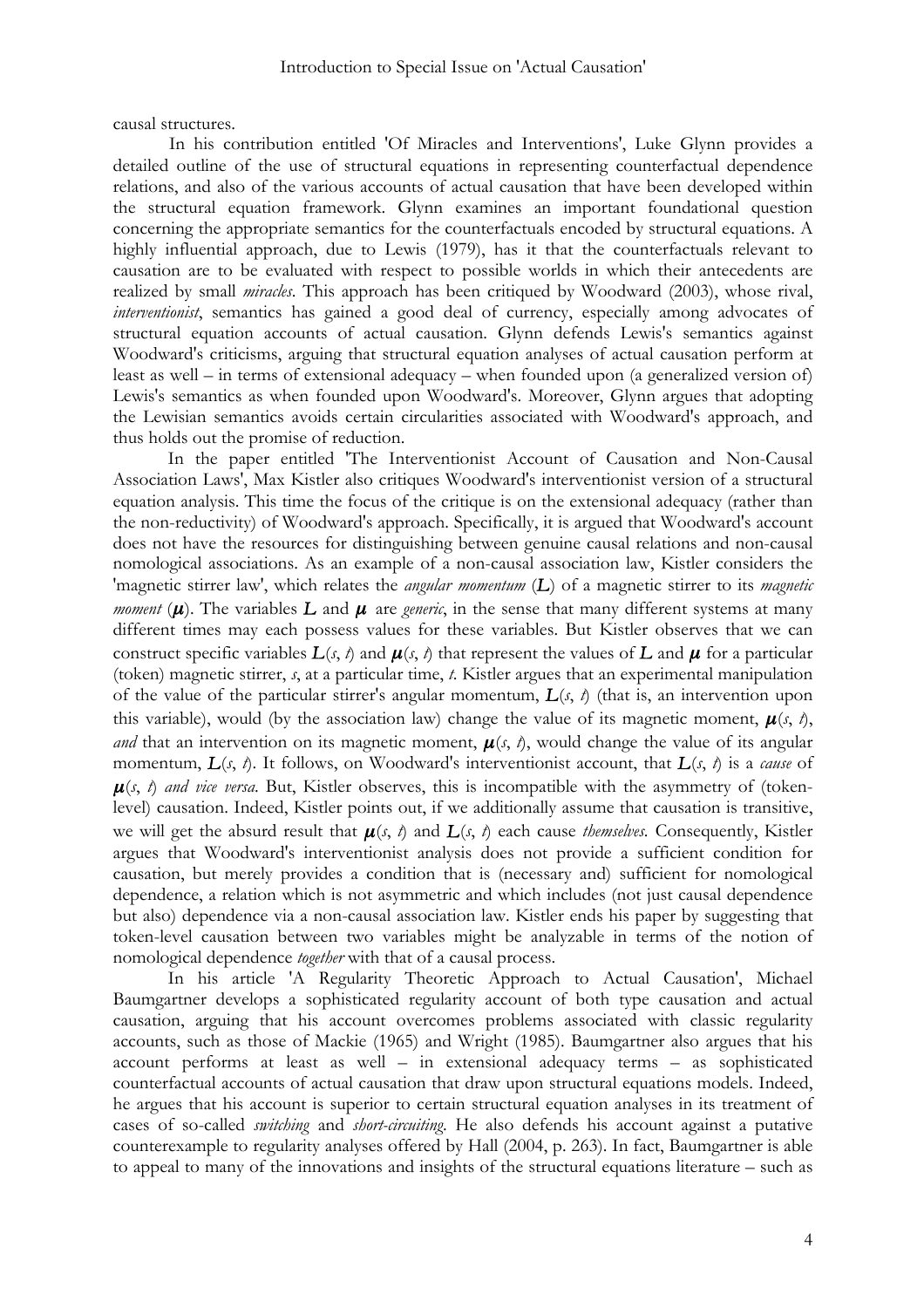Hitchcock's (2001) notion of an *active route* and the deployment by Hitchcock (2007), Halpern (2008), and others of *normality* or *typicality* considerations – while setting them in the context of a regularity approach. Baumgartner argues that, in addition to performing at least as well as the best structural equation accounts, his regularity theoretic approach has the advantage of not appealing – as standard structural equation approaches do – to such baroque metaphysical and conceptual resources as *non-actual possible worlds* and *explicitly non-foretracking counterfactuals*. Thus, he argues, his account is preferable on grounds of parsimony. Indeed, Baumgartner argues that his account is thoroughly empiricist and free of modal notions: it appeals only to material conditionals, Boolean minimization procedures, and a (non-modal) stability condition concerning the behavior of causal models under expansions of the sets of analyzed factors.

The starting point of the contribution entitled 'Functions and Cognitive Bases for the Concept of Actual Causation' by David Danks is an acknowledgement of the challenge that the arguments of Glymour *et al*. (2010) – which were described above – pose for traditional approaches to analyzing actual causation. In response, Danks advocates a different approach: namely one that seeks to examine the principles that generate judgments about actual causation. The aim of such an approach is to shed light upon the concept of actual causation, without (necessarily) providing necessary and sufficient conditions for its application. Danks advocates two (complementary) methods – each distinct from the standard practice of intuition-mining, and surveying test cases – that may fruitfully be pursued with a view to eliciting such general principles. The first is an analysis of the functional role that the concept of causation plays in the human cognitive economy: for example, the role that it plays in supporting explanation, prediction, and control. The idea is to attempt to cast light upon the content of our concept of actual causation by examining the role the concept plays for us and why we have the concept in the first place. The second method that Danks advocates involves an exploration of the cognitive mechanisms that underlie our experiences of, and judgments and reasoning about, actual causation. The idea is that we can thereby learn something about the scope and application of our concept of actual causation. Danks takes some initial steps toward implementing these two methods (the second of which he pursues by means of a detailed analysis of results from experimental psychology concerning actual causal perception). He argues that the results, even of these preliminary attempts to implement his two proposed methods, are some interesting insights into the concept of actual causation: specifically, Danks argues, they show that it is a concept of a relation that is graded, context-sensitive, and extrinsic.

Finally, in his article entitled 'What is the "Cause" in Causal Decision Theory?', Christopher Hitchcock is concerned with the role that causation plays in other philosophically interesting phenomena – rational decision-making, in particular. Noting that counterfactual theories of causation face serious problems with cases of preemption and (symmetric) overdetermination, Hitchcock points out that we should expect that such cases will pose problems for counterfactual theories of various other causally-involved phenomena too. Hitchcock illustrates this by describing how simple counterfactual theories of three such phenomena – memory, free will/moral responsibility, and dispositions – have succumbed to counterexamples involving pre-emption and overdetermination. (Examples could obviously be multiplied: see for instance Lewis's (1980, pp. 248-9) rather odd attempt to dismiss what seems to be a clear preemption-involving counterexample to his own counterfactual analysis of *seeing*.) Yet Hitchcock argues that rational decision is an exception to this. Causal decision theory takes rational decision-making to be a causal notion and, on a standard formulation, analyzes rational decision-making in terms of counterfactuals. This would lead us to expect counterexamples to causal decision theory involving cases of pre-emption and symmetric overdetermination. But, Hitchcock argues, we do not find such counterexamples. Hitchcock concludes that the 'cause' in causal decision theory is a causal notion that admits of a simple counterfactual analysis, and therefore can't be the same causal notion that is the standard target for philosophical analyses, including standard counterfactual analyses. That is, it can't be the notion of *actual cause*. Since the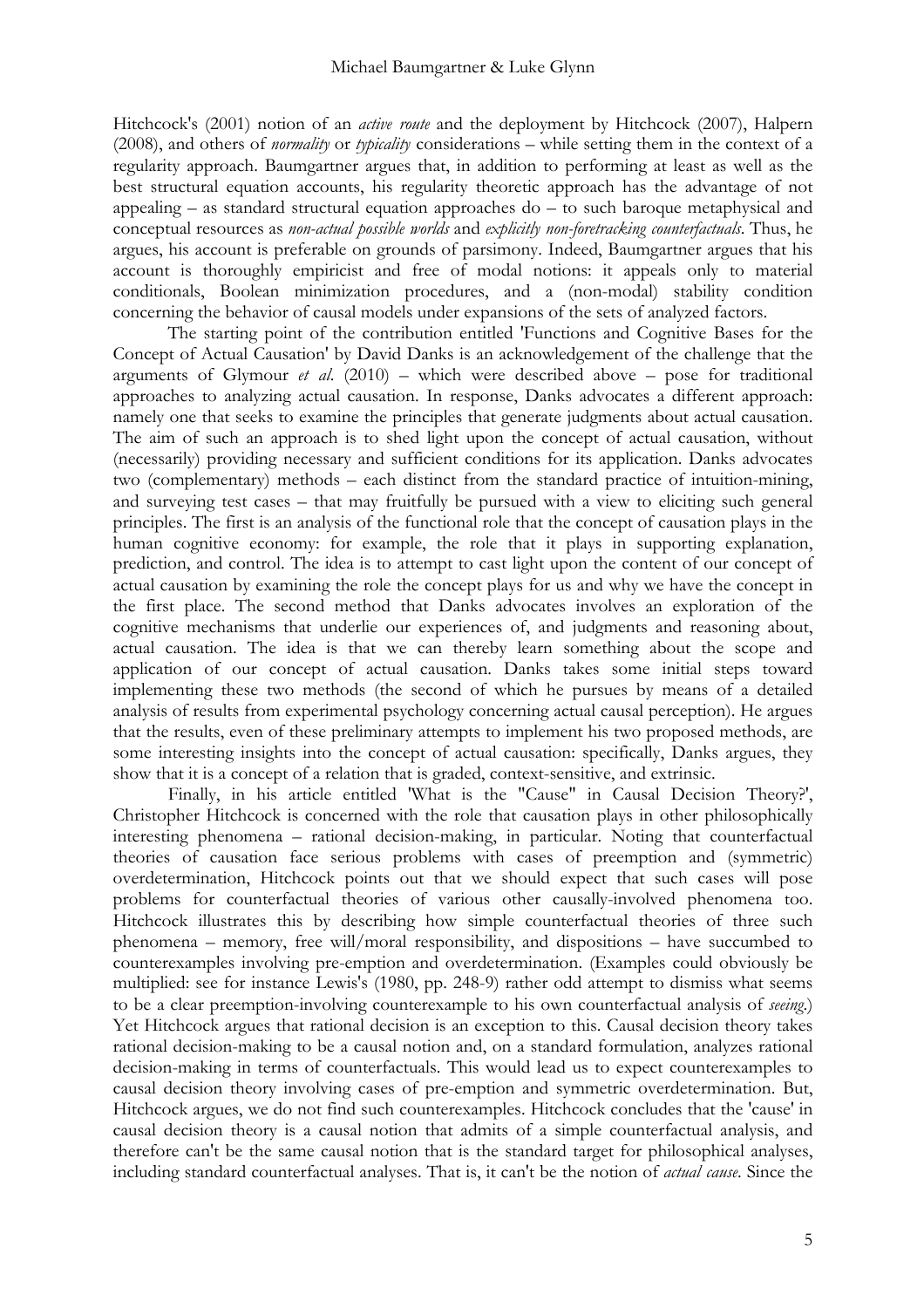notion of cause involved in causal decision theory is nevertheless (like the notion of actual causation) a *singular*, or *token*-level causal notion, Hitchcock holds that it would be wrong to simply equate *actual* causation with *token* causation. Rather, what is distinctive about actual causation is that it is *retrospective*: it is the notion that is involved in after-the-fact attributions of causal responsibility. The notion of causation that is involved in causal decision theory, by contrast, is *prospective*: it involves reasoning from causes to their effects.<sup>7</sup> Hitchcock explains why both of these causal concepts are valuable to us.

## **References**

- Baldwin, R. A. & Neufeld, E. (2004). The structural model interpretation of the NESS Test. Advances in artificial intelligence, Lecture notes in computer science, 3060, 292-307
- Baumgartner, M. (2008). Regularity theories reassessed. Philosophia, 36, 327-354
- Chakravartty, A. (2005). Causal realism: Events and processes. Erkenntnis, 63, 7-31
- Dowe, P. (2000). Physical causation. (Cambridge: Cambridge University Press)
- Dowe, P. (2004). Chance-lowering causes. (In P. Dowe & P. Noordhof (Eds.), Cause and chance: Causation in an indeterministic world (pp. 28-38). London: Routledge.)
- Glymour, C., Danks, D., Glymour, B., Eberhardt, F., Ramsey, J., Scheines, R., Spirtes, P., Teng, C. M., & Zhang, J. (2010). Actual causation: A stone soup essay. Synthese, 175, 169-192
- Glymour, C. & Wimberly, F. (2007). Actual causes and thought experiments. (In J. K. Campbell, M. O'Rourke, & H. Silverstein (Eds.), Causation and explanation (pp. 43-67). Cambridge, MA: MIT Press.)
- Glynn, L. (2011). A probabilistic analysis of causation. British Journal for the Philosophy of Science, 62, 343-392
- Graßhoff, G. & May, M. (2001). Causal regularities. (In W. Spohn, M. Ledwig, and M. Esfeld (Eds.), Current issues in causation (pp. 85-114). Paderborn: Mentis.)
- Hall, N. (2004). Two concepts of causation. (In J. Collins, N. Hall & L. A. Paul (Eds.), Causation and counterfactuals (pp. 225-276). Cambridge, MA: MIT Press.)
- Hall, N. (2007). Structural equations and causation. Philosophical Studies, 132, 109-136
- Handfield, C., Twardy, R., Korb, K. B. & Oppy, G. (2008). The metaphysics of causal models: Where's the biff? Erkenntnis, 68, 149-68
- Halpern, J. Y. (2008). Defaults and normality in causal structures. (In G. Brewka & J. Lang (Eds.), Proceedings of the eleventh international conference on principles of knowledge representation and reasoning (pp. 198-208). Menlo Park, CA: AAAI Press.)
- Halpern, J. Y. & Hitchcock, C. (2010). Actual causation and the art of modeling. (In R. Dechter, H. Geffner, & J. Y. Halpern (Eds.), Heuristics, probability and causality: A tribute to Judea Pearl (pp. 383-406). London: College Publications.)
- Halpern, J. Y. & Hitchcock, C (ms.). Graded causation and defaults.

- Halpern, J. Y. & Pearl, J. (2001). Causes and explanations: A structural-model approach Part I: Causes. (In J. Breese & D. Koller (Eds.), Uncertainty in artificial intelligence: Proceedings of the seventeenth conference (pp. 194–202). San Francisco: Morgan Kaufmann.)
- Halpern, J. Y. & Pearl, J. (2005). Causes and explanations: A structural-model approach. Part I: Causes. British Journal for the Philosophy of Science, 56, 843-887
- Hiddleston, E. (2005). Causal powers. British Journal for the Philosophy of Science, 56, 27-59
- Hitchcock, C. (2001). The intransitivity of causation revealed in equations and graphs. Journal of Philosophy, 98, 273-299
- Hitchcock, C. (2007a). Prevention, preemption, and the principle of sufficient reason.

 $^7$  Interestingly, David Danks, in his contribution to this special issue, argues that the concept of actual causation has a strong *prospective* aspect (connected to prediction and control), from which its *retrospective* aspect (connected to explanation) can't be divorced.